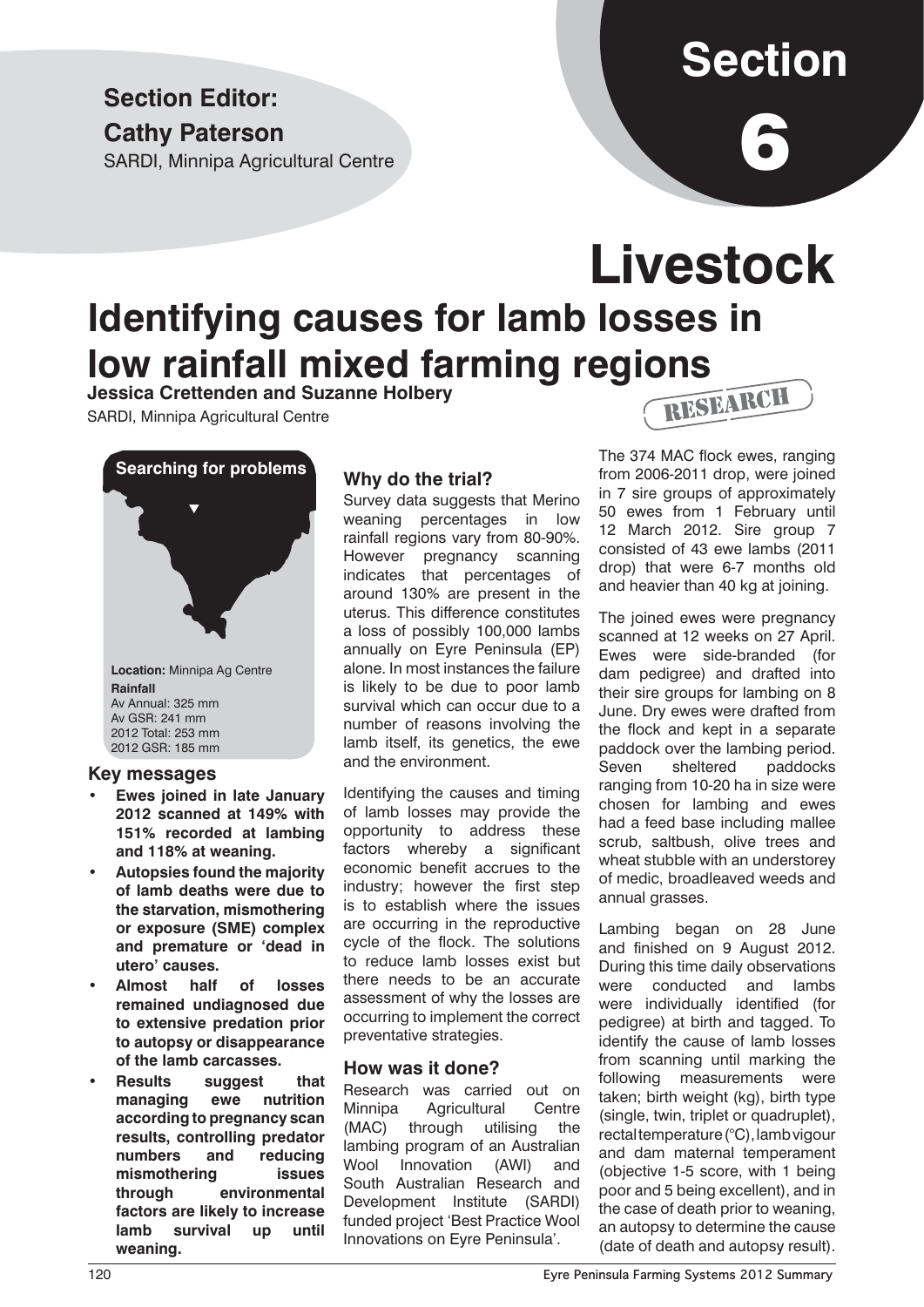This methodology provided the opportunity to identify the cause and timing of lamb deaths which were documented from the beginning of lambing on 28 June until weaning on 10 October 2012.

#### **What happened?**

The 2006-2010 (sire groups 1-6) drop ewes had a pregnancy scanning result of 162% equating to 538 lambs from 331 ewes with the ewe lambs (sire group 7) having a lower result of 48% equating to 21 lambs from 42 ewes.

Two ewes died of unknown causes in between scanning and lambing and 8 ewes died during lambing due to dystocia (abnormal or difficult birth) or other unknown causes. During lambing 563 lambs were tagged at birth (with a result of 151% for lambing) and 119 lambs died. One lamb died between marking and weaning, leaving 443 lambs surviving (with a result of 118% for weaning). The majority of lambs were born as twins (69%) and there were

more ram lambs (53.2%) than ewe lambs (44.2%), with 2.2% of lambs born recorded as unknown sex due to predation and one lamb was born a hermaphrodite (0.2%).

Birth weight was measured from approximately 2-24 hours old and ranged from 2-8 kg, averaging 5 kg. The birth weights were also measured for lambs found deceased at the birth site. Rectal temperature was measured on living lambs only at the time of taking birth weight measurement and averaged 38.9°C (normal range  $39-40^{\circ}$ C,  $\lt 37^{\circ}$ C is critical, <35°C requires treatment). Maternal temperament averaged 3.6 for all ewes however was better in the 2006-2010 drop ewes compared to the 2011 drop dams and the average lamb vigour was 3.9.

The dams of the deceased lambs included 6 ewes that had died during the lambing period, 20 that had mastitis (which were hesitant to let their lambs feed) and 26 that were maidens. Due to

predation, autopsies could not be conducted on 14% of lambs which were consequently recorded as 'undiagnosed' due to only finding parts of their bodies intact during daily observations (Figure 1). There were another 36% of lambs that existed and were tagged but were missing at marking time (the carcasses were most likely scavenged or predated before they could be recovered). These lamb deaths were recorded as 'not found' (Figure 1).

The lamb age at time of death ranged from less than 1 day to 47 days with an average age of 2.5 days, however the age at death of 43 deceased lambs was undermined due to predation. Of the deceased lambs there were 47 females, 60 males and 13 unknown (due to predation). Over two-thirds (82%) of deceased lambs were multiples. In the 'undiagnosed' and 'not found' categories, all lambs with a known birth type were multiples with the majority recorded as twins (63%).



#### *Figure 1 Autopsy results for the deceased lambs in the Minnipa Agricultural Centre flock 2012 drop from birth until weaning*

*Dystocia = abnormal or difficult birth*